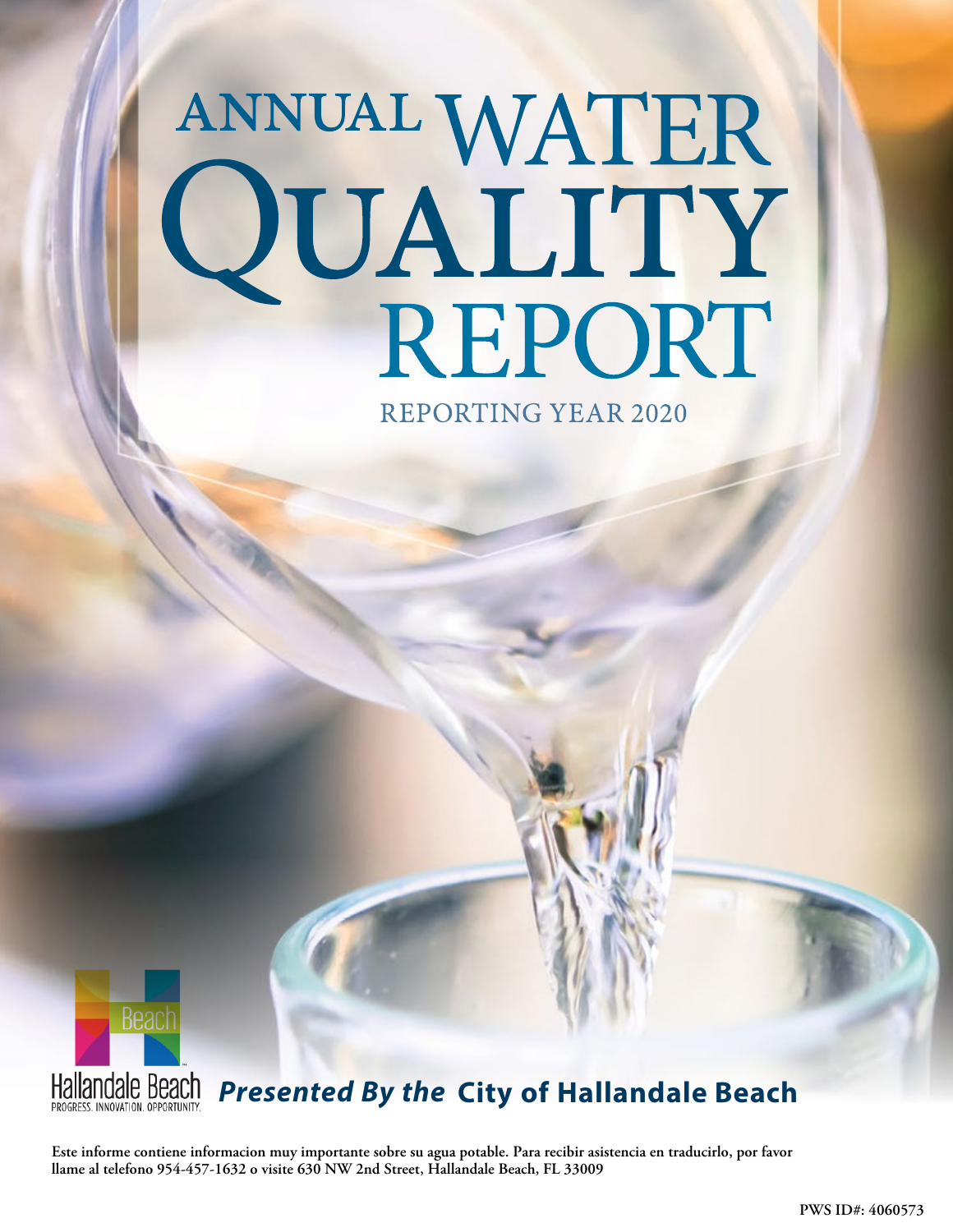

# **Quality First**

Once again, we are pleased to present our annual water quality report covering all<br>testing performed between January 1 and December 31, 2020. As in years past,<br>and performed to delivering the heat guality deigline waves go we are committed to delivering the best-quality drinking water possible. To that end, we remain vigilant in meeting the challenges of new regulations, source water protection, water conservation, and community outreach and education while continuing to serve the needs of all our water users. Thank you for allowing us the opportunity to serve you and your family.

We encourage you to share your thoughts with us on the information contained in this report. After all, well-informed customers are our best allies.

> **We remain vigilant in delivering the best-quality drinking water**

> > 99

 $66.$ 

# **Substances That Could Be in Water**

The sources of drinking water (both tap water and bottled<br>water) include rivers, lakes, streams, ponds, reservoirs, springs, and wells. As water travels over the surface of the land or through the ground, it dissolves naturally occurring minerals and, in some cases, radioactive material, and can pick up substances resulting from the presence of animals or from human activity.

Contaminants that may be present in source water include:

Microbial Contaminants, such as viruses and bacteria, which may come from sewage treatment plants, septic systems, agricultural livestock operations, and wildlife.

Inorganic Contaminants, such as salts and metals, which can be naturally occurring or result from urban stormwater runoff, industrial or domestic wastewater discharges, oil and gas production, mining, or farming.

Pesticides and Herbicides, which may come from a variety of sources such as agriculture, urban stormwater runoff, and residential uses.

Organic Chemical Contaminants, including synthetic and volatile organic chemicals, which are by-products of industrial processes and petroleum production and can also come from gas stations, urban stormwater runoff, and septic systems.

Radioactive Contaminants, which can be naturally occurring or be the result of oil and gas production and mining activities.

In order to ensure that tap water is safe to drink, the U.S. EPA prescribes regulations, which limit the amount of certain contaminants in water provided by public water systems. The Food and Drug Administration (FDA) regulations establish limits for contaminants in bottled water that must provide the same protection for public health.

Drinking water, including bottled water, may reasonably be expected to contain at least small amounts of some contaminants. The presence of contaminants does not necessarily indicate that the water poses a health risk. More information about contaminants and potential health effects can be obtained by calling the Environmental Protection Agency's Safe Drinking Water Hotline at (800) 426-4791.

**Sources of City Drinking Water**

Drinking water can come from either groundwater sources<br>(via wells) or surface water sources (such as rivers, lakes,<br>and ground). The City of Hallandale Basel, is supplied by and streams). The City of Hallandale Beach is supplied by groundwater from the Biscayne Aquifer. This groundwater is withdrawn by wells drilled approximately 100 feet into the aquifer. Four (4) wells that supply Hallandale Beach with water are located within the City limits. The City is also supplied with well water from Broward County's South Regional Well Field located in Southwestern Broward County. The City of Hallandale Beach is fortunate to have groundwater rather than surface water as its source for the City's drinking water

> supply. Groundwater is less likely to contain contaminants than suface water sources. In emergencies, we have an agreement with the City of North Miami Beach to purchase finished water through our interconnected water mains.

# **Important Health Information**

Some people may be more vulnerable to contaminants<br>In drinking water than the general population. Immunocompromised persons such as those with cancer undergoing chemotherapy, those who have undergone organ transplants, people with HIV/AIDS or other immune system disorders, some elderly, and infants may be particularly at risk from infections. These people should seek advice about drinking water from their health care

providers. The U.S. EPA/CDC (Centers for Disease Control and Prevention) guidelines on appropriate means to lessen the risk of infection by *Cryptosporidium* and other microbial contaminants are available from the Safe Drinking Water Hotline at (800) 426-4791 or [http://water.epa.](http://water.epa.gov/drink/hotline) [gov/drink/hotline.](http://water.epa.gov/drink/hotline)

**QUESTIONS?** For more information questions relating to your drinking water, please call or send email to John Fawcett at (954) 457-1632 or [jfawcett@cohb.org](mailto:jfawcett@cohb.org).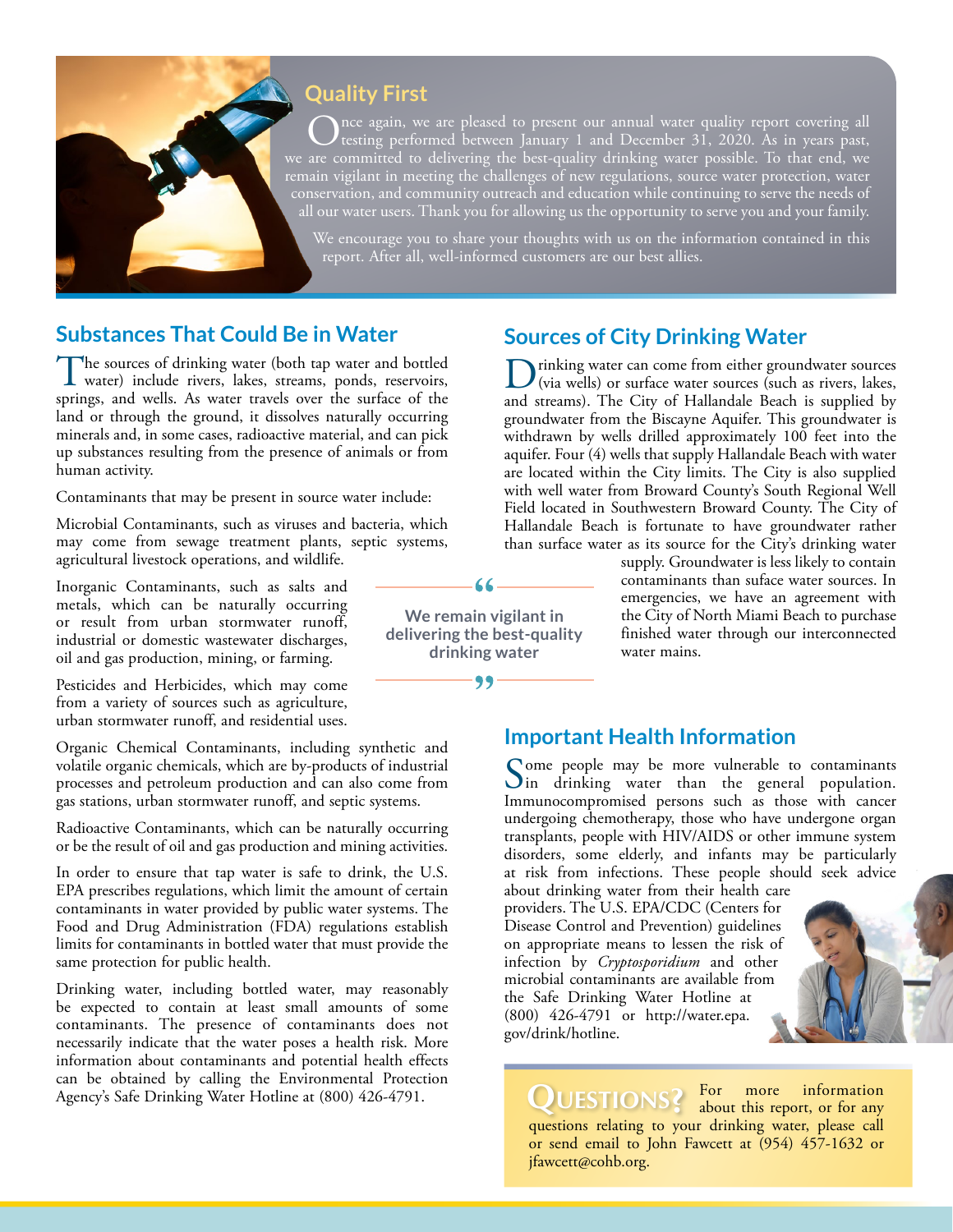# **Source Water Assessment**

In 2020, the Florida Department of Environmental Protection (FDEP) performed a Source Water Assessment on our system.<br>The assessment was conducted to provide information about any potential sources of contamination in the n 2020, the Florida Department of Environmental Protection (FDEP) performed a Source Water Assessment on our system.

wells. There is one potential source of contamination identified for our system with a moderate susceptibility level, and also one low-level concern. FDEP is monitoring and tracking groundwater at this source. The assessment results are available on the FDEP Source Water Assessment and Protection Program Web site at [https://fldep.dep.state.fl.us/swapp/DisplayPWS.](https://fldep.dep.state.fl.us/swapp/DisplayPWS.asp?pws_id=4060573&odate=01-OCT-20) [asp?pws\\_id=4060573&odate=01-OCT-20](https://fldep.dep.state.fl.us/swapp/DisplayPWS.asp?pws_id=4060573&odate=01-OCT-20).

# **Lead in Home Plumbing**

If present, elevated levels of lead can<br>cause serious health problems, especially f present, elevated levels of lead can for pregnant women and young children. Lead in drinking water is primarily from materials and components associated with service lines and home plumbing. We are responsible for providing high-quality drinking water, but

we cannot control the variety of materials used in plumbing components. When your water has been sitting for several hours, you can minimize the potential for lead exposure by flushing your tap for 30 seconds to 2 minutes before using water for drinking or cooking. If you are concerned about lead in your water, you may wish to have your water tested. Information on lead in drinking water, testing methods, and steps you can take to minimize exposure is available from the Safe Drinking Water Hotline at (800) 426-4791 or at [www.](http://www.epa.gov/safewater/lead) [epa.gov/safewater/lead.](http://www.epa.gov/safewater/lead)

# **Unregulated Contaminant Monitoring**

The City of Hallandale Beach has been monitoring for<br>unregulated contaminants, the Fourth Unregulated<br>Contaminant Monitoring Bule (UCMBA) as not of a Contaminant Monitoring Rule (UCMR4) as part of a study to help the U.S. Environmental Protection Agency (U.S. EPA) determine the occurrence in drinking water of UCs and whether or not these contaminants need to be regulated. At present, no health standards (for example, maximum contaminant levels) have been established for UCMR4. However, we are required to publish the analytical results of our UCMR4 monitoring in our annual water quality report. If you would like more information on the U.S. EPA's Unregulated Contaminant Monitoring Rule 4, please call the Safe Drinking Water Hotline at (800) 426-4791.

#### **What type of container is best for storing water?**

Consumer Reports has consistently advised that glass or BPA-free plastics such as polyethylene are the safest choices. To be on the safe side, don't use any container with markings on the recycle symbol showing "7 PC"(that's code for BPA). You could also consider using stainless steel or aluminum with BPA-free liners.

#### **How much emergency water should I keep?**

Typically, 1 gallon per person per day is recommended. For a family of four, that would be 12 gallons for 3 days. Humans can survive without food for 1 month, but can only survive 1 week without water.

#### **How long can I store drinking water?**

The disinfectant in drinking water will eventually dissipate, even in a closed container. If that container housed bacteria prior to filling up with the tap water, the bacteria may continue to grow once the disinfectant has dissipated. Some experts believe that water could be stored up to six months before needing to be replaced. Refrigeration will help slow the bacterial growth.

#### **How long does it take a water supplier to produce one glass of drinking water?**

It could take up to 45 minutes to produce a single glass of drinking water.

#### **How many community water systems are there in the U.S.?**

About 53,000 public water systems across the United States process 34 billion gallons of water per day for home and commercial use. Eighty-five percent of the population is served by these systems.

### **Community Participation**

You are invited to participate in City Commission meetings and voice your concerns about your drinking water. The<br>Commission meets the first and third Wednesdays of each month. The Commission meeting Chamber is located in City's Municipal Complex at 400 South Federal Highway in Hallandale Beach. Please call (954) 457-1300 or visit the City's Web site at [www.cohb.org](http://www.cohb.org) to obtain meeting times and additional information.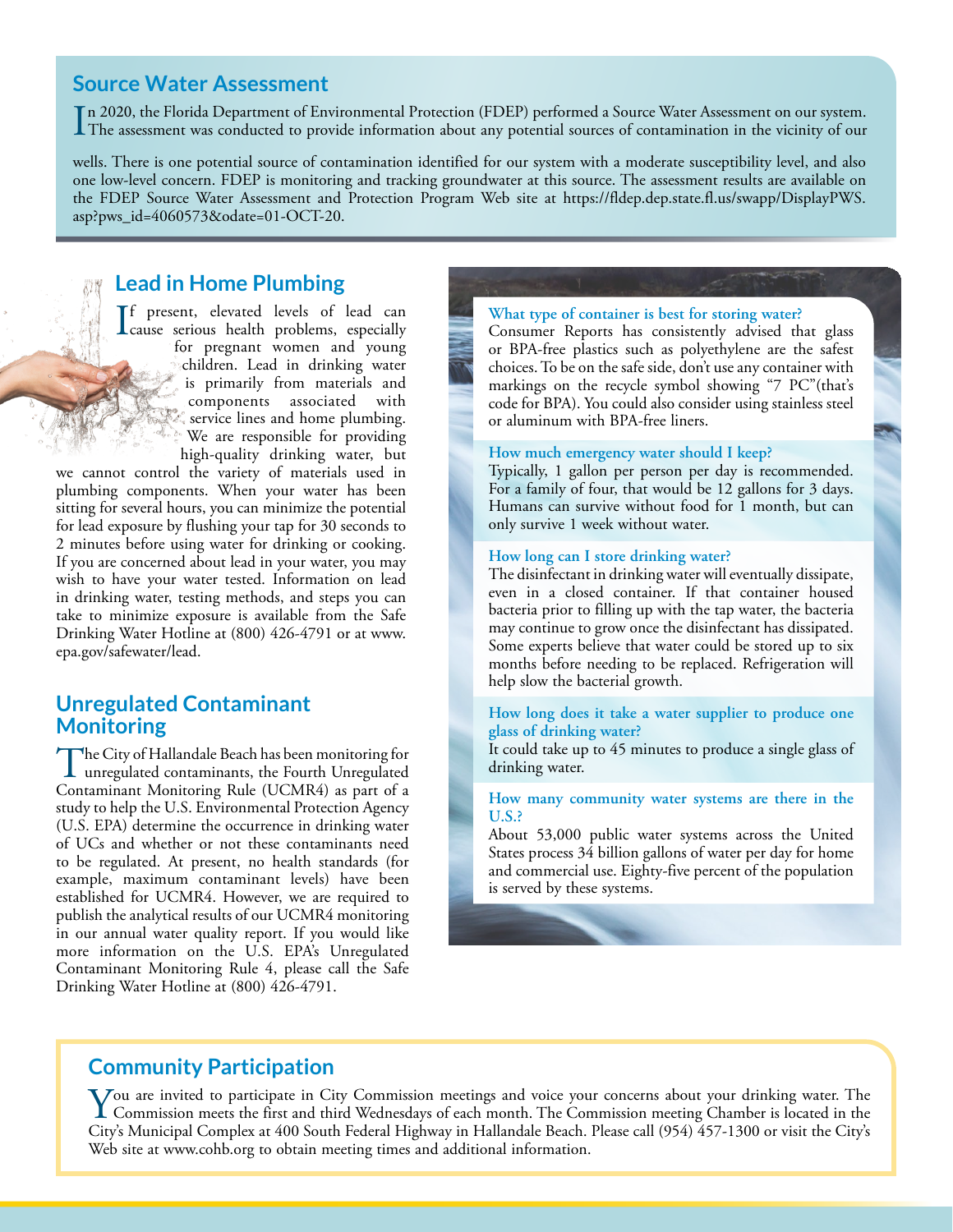# **Test Results**

Our water is monitored for many different kinds of substances on a very strict sampling schedule. Also, the water we deliver must meet specific health standards. Here, we show only<br>those substances that were detected in ou is unsafe to drink; our goal is to keep all detects below their respective maximum allowed levels.

The state recommends monitoring for certain substances less often than once per year because the concentrations of these substances do not change frequently. In these cases, the most recent sample data are included, along with the year in which the sample was taken.

We have been monitoring for unregulated contaminants (UCs) as part of a study to help the U.S. Environmental Protection Agency (U.S. EPA) determine the occurrence in drinking water of UCs and whether or not these contaminants need to be regulated. For example, we participated in the 4th stage of the U.S. EPA's Unregulated Contaminant Monitoring Rule (UCMR4) program by performing additional tests on our drinking water. At present, no health standards (e.g., maximum contaminant levels) have been established for UCs. However, we are required to publish the analytical results of our UC monitoring in our annual water quality report. If you would like more information on the U.S. EPA's Unregulated Contaminant Monitoring Rule, please call the Safe Drinking Water Hotline at (800) 426-4791.

| <b>PRIMARY REGULATED CONTAMINANTS</b>                |                                       |                                       |                                  |                                   |                             |                |                                                                                                                                                                  |                                                  |                        |                      |              |                                         |
|------------------------------------------------------|---------------------------------------|---------------------------------------|----------------------------------|-----------------------------------|-----------------------------|----------------|------------------------------------------------------------------------------------------------------------------------------------------------------------------|--------------------------------------------------|------------------------|----------------------|--------------|-----------------------------------------|
| <b>Microbiological Contaminants</b>                  |                                       |                                       |                                  |                                   |                             |                |                                                                                                                                                                  |                                                  |                        |                      |              |                                         |
| <b>CONTAMINANT AND UNIT OF MEASUREMENT</b>           |                                       |                                       | <b>TT VIOLATION (YES/NO)</b>     |                                   | DATES OF SAMPLING (MO./YR.) |                |                                                                                                                                                                  | <b>RESULT</b>                                    |                        |                      | $\mathbf{T}$ | LIKELY SOURCE OF CONTAMINATION          |
| <b>Total Coliform Bacteria</b> (Positive samples)    |                                       |                                       | No                               |                                   | $01/2020 - 12/2020$         |                |                                                                                                                                                                  | <b>ND</b>                                        |                        |                      | <b>TT</b>    | Naturally present in the environment    |
| <b>RADIOACTIVE CONTAMINANTS</b>                      |                                       |                                       |                                  |                                   |                             |                |                                                                                                                                                                  |                                                  |                        |                      |              |                                         |
| <b>CONTAMINANT AND UNIT OF MEASUREMENT</b>           |                                       |                                       | DATES OF SAMPLING (MO./YR.)      | <b>MCL VIOLATION (YES/NO)</b>     |                             |                |                                                                                                                                                                  | <b>LEVEL DETECTED</b><br><b>RANGE OF RESULTS</b> |                        | <b>MCLG</b>          | <b>MCL</b>   | <b>LIKELY SOURCE OF CONTAMINATION</b>   |
| <b>Uranium</b> (ppb)                                 |                                       |                                       | 8/2020                           |                                   | N <sub>o</sub>              |                | 0.133                                                                                                                                                            |                                                  | <b>NA</b>              | $\theta$             | 30           | Erosion of natural deposits             |
|                                                      |                                       |                                       |                                  |                                   |                             |                |                                                                                                                                                                  |                                                  |                        |                      |              |                                         |
| <b>Inorganic Contaminants</b>                        |                                       |                                       |                                  |                                   |                             |                |                                                                                                                                                                  |                                                  |                        |                      |              |                                         |
| <b>CONTAMINANT AND UNIT OF</b><br><b>MEASUREMENT</b> | <b>DATES OF SAMPLING</b><br>(MO./YR.) | <b>MCL VIOLATION</b><br>(YES/NO)      | <b>LEVEL</b><br><b>DETECTED</b>  | <b>RANGE OF</b><br><b>RESULTS</b> | <b>MCLG</b>                 | <b>MCL</b>     | <b>LIKELY SOURCE OF CONTAMINATION</b>                                                                                                                            |                                                  |                        |                      |              |                                         |
| <b>Antimony</b> (ppb)                                | 8/2020                                | No                                    | 1.3                              | NA                                | 6                           | 6              | Discharge from petroleum refineries; fire retardants; ceramics; electronics; solder                                                                              |                                                  |                        |                      |              |                                         |
|                                                      |                                       |                                       |                                  |                                   |                             |                |                                                                                                                                                                  |                                                  |                        |                      |              |                                         |
| <b>Barium</b> (ppm)                                  | 8/2020                                | No                                    | 0.0017                           | NA                                | $\overline{2}$              | $\overline{2}$ | Discharge of drilling wastes; discharge from metal refineries; erosion of natural deposits                                                                       |                                                  |                        |                      |              |                                         |
| <b>Fluoride</b> (ppm)                                | 8/2020                                | No                                    | 0.67                             | <b>NA</b>                         | $\overline{4}$              | 4.0            | Erosion of natural deposits; discharge from fertilizer and aluminum factories; water additive that<br>promotes strong teeth when at the optimum level of 0.7 ppm |                                                  |                        |                      |              |                                         |
| Nitrate [as Nitrogen] (ppm)                          | 8/2020                                | No                                    | 0.069                            | NA                                | 10                          | <sup>10</sup>  | Runoff from fertilizer use; leaching from septic tanks, sewage; erosion of natural deposits                                                                      |                                                  |                        |                      |              |                                         |
| Nitrite [as Nitrogen] (ppm)                          | 8/2020                                | No                                    | 0.028                            | NA                                |                             | 1              | Runoff from fertilizer use; leaching from septic tanks, sewage; erosion of natural deposits                                                                      |                                                  |                        |                      |              |                                         |
| Selenium (ppb)                                       | 8/2020                                | N <sub>o</sub>                        | 1.5                              | <b>NA</b>                         | 50                          | 50             | Discharge from petroleum and metal refineries; erosion of natural deposits; discharge from mines                                                                 |                                                  |                        |                      |              |                                         |
| Sodium (ppm)                                         | 8/2020                                | No                                    | 15.90                            | <b>NA</b>                         | <b>NA</b>                   | 160            | Salt water intrusion; leaching from soil                                                                                                                         |                                                  |                        |                      |              |                                         |
| STAGE 1 DISINFECTANTS AND DISINFECTION BY-PRODUCTS   |                                       |                                       |                                  |                                   |                             |                |                                                                                                                                                                  |                                                  |                        |                      |              |                                         |
| <b>CONTAMINANT AND UNIT OF MEASUREMENT</b>           |                                       | <b>DATES OF SAMPLING</b><br>(MO./YR.) | <b>MCL VIOLATION</b><br>(YES/NO) | <b>LEVEL DETECTED</b>             |                             |                | <b>RANGE OF RESULTS</b>                                                                                                                                          |                                                  | <b>MCLG OR [MRDLG]</b> | <b>MCL OR [MRDL]</b> |              | <b>LIKELY SOURCE OF CONTAMINATION</b>   |
| <b>Chloramines</b> (ppm)                             |                                       | 12/2020                               | No                               | 2.41                              |                             |                | $[4]$<br>$1.52 - 2.41$                                                                                                                                           |                                                  |                        | $[4.0]$              |              | Water additive used to control microbes |

**Haloacetic Acids (five) [HAA5]** (ppb) 8/2020 No 7.8 7.2–7.8 NA 60 By-product of drinking water disinfection **TTHM [Total trihalomethanes]** (ppb) 8/2020 No 15.3 13.7–15.3 NA 80 By-product of drinking water disinfection